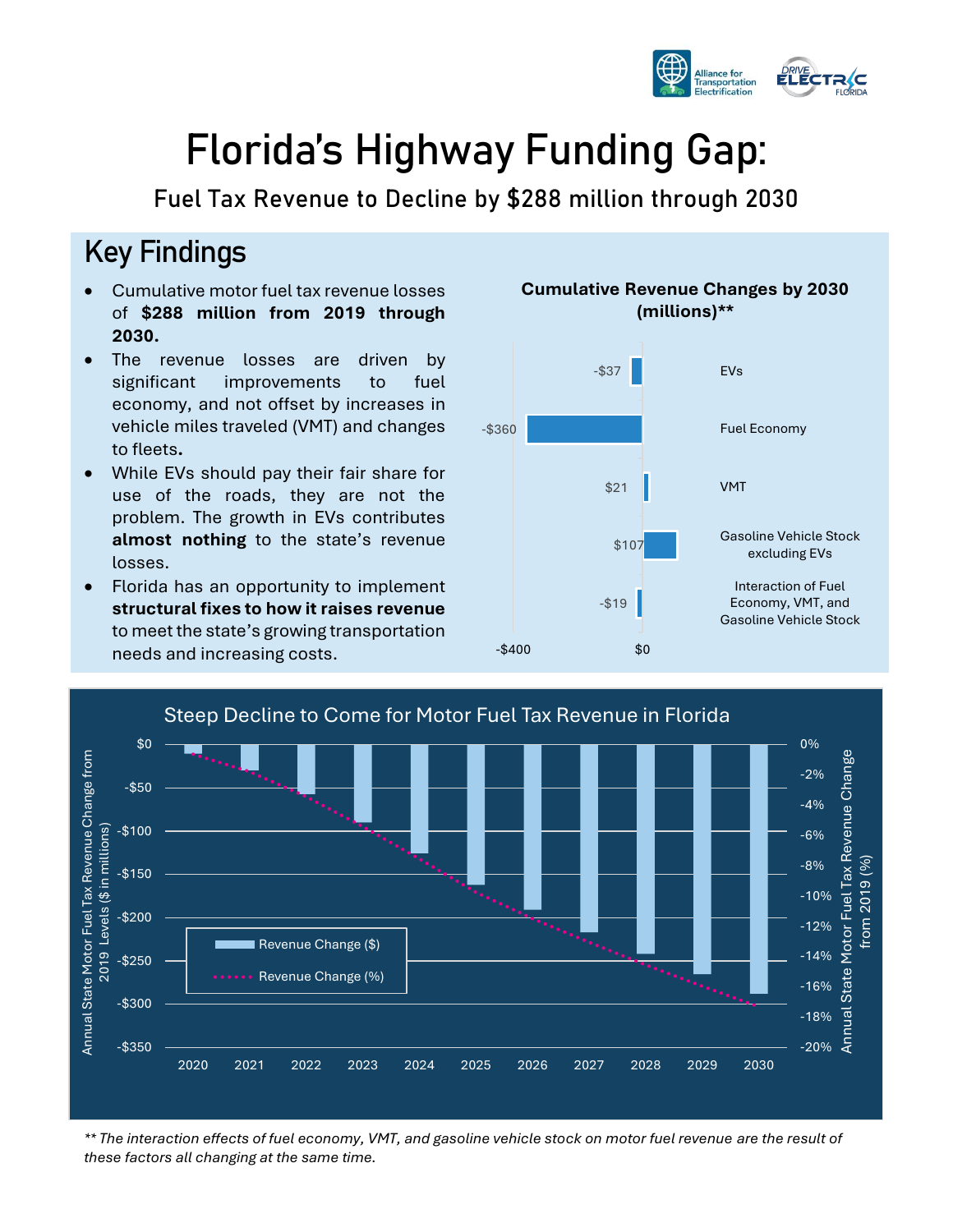

#### 18 Percent Drop in Gasoline Tax Revenue Over Next 10 Years

Florida relies on motor fuel excise taxes to build and maintain state highways, roads, and bridges. This funding mechanism is increasingly inadequate to maintain the quality of its roadways. Absent change, Florida could experience an absolute decline of 18 percent in state motor fuel tax revenue on a nominal basis totaling \$288 million from 2019 levels through 2030.<sup>1</sup> These losses are mostly spurred by significant increases in vehicle fuel economy that are not offset by modest increases in vehicle travel and the number of vehicles on the road. Unlike many other states, Florida indexes the gas tax to the Consumer Price Index and so will not see the same losses to inflation as other states without indexation.

The primary source of the loss of revenue is a 28 percent rise in the overall vehicle fleet fuel economy from 2019 through 2030. The average fuel economy for vehicles on the road was approximately 23.3 miles per gallon (MPG) in 2019 and is expected to be 29.7 MPG by 2030. To understand the improvements in fuel economy, take the top-selling truck in the country, Ford's F-150, as an example. The F-150 has improved from 17 miles per gallon (MPG) in 2010 to 22 MPG in 2020. As a result of fleetwide fuel economy improvements alone, Florida is projected to experience revenue losses of \$360 million from 2019 through 2030.

# Any Imposed EV Tax Will Have a Negligible Impact

Florida has seen several bills introduced that would impose an annual electric vehicle registration tax. These bills, without structural changes in the way gas taxes are determined and assessed would do little to arrest the losses experienced by the State Highway Fund. Even though Florida is expected to experience a steep rise in EV adoption to 2030, any reasonable EV tax will not even begin to bridge the gap.<sup>2</sup> For example, the proposed tax of \$135 for light electric vehicles that has been proposed in Florida SB 908 (re-introduced in November 2021) would only recover about 9 percent of the total losses.<sup>3</sup>

This analysis concluding that EVs are a small contributing factor to declines in highway funding sources for Florida is consistent with findings made by the Florida Department of Transportation (FDOT) in its recently published Electric Vehicle Infrastructure Master Plan.<sup>4</sup> In that report, FDOT predicted that potential losses to state highway funding under a moderate scenario of light-duty EV market growth would be about two percent by 2030 and 11 percent by 2040. This analysis shows that overall highway fund losses by 2030 would be 18 percent, showing that EVs are a minor contributing factor, and punitive taxes on EVs will not solve Florida's highway funding problem.

Florida's road funding predicament will see road revenues decline just as the state grapples with aging infrastructure and a rising population. Already, Governor DeSanti[s proposed](https://fdotwww.blob.core.windows.net/sitefinity/docs/default-source/info/co/news/newsreleases/01282021-fdot-budget-press-release.pdf?sfvrsn=bf09147c_2) \$10.4 billion in additional road funding, including funds for new highways and resurfacing roads. As the state deals with lower gas tax revenues, it may increasingly have to rely on similar infusions.

<sup>1</sup> This calculation assumes U.S. Energy Information Administration's 2020 Annual Energy Outlook projections hold for on-road fuel economy of all vehicles, vehicle travel, vehicle stock, and the number of electric and hybrid vehicles on the road. Recently announced Corporate Average Fuel Economy (CAFE) standards will only further erode revenue.

<sup>&</sup>lt;sup>2</sup> According to projections from the U.S. Energy Information Administration's 2020 Annual Energy Outlook

<sup>3</sup> According to analysis by Atlas Public Policy using the Highway Revenue Assessment Tool (2021)

<sup>4</sup> Florida Department of Transportation. EV Infrastructure Master Plan, Tallahassee, Fl. July 2021.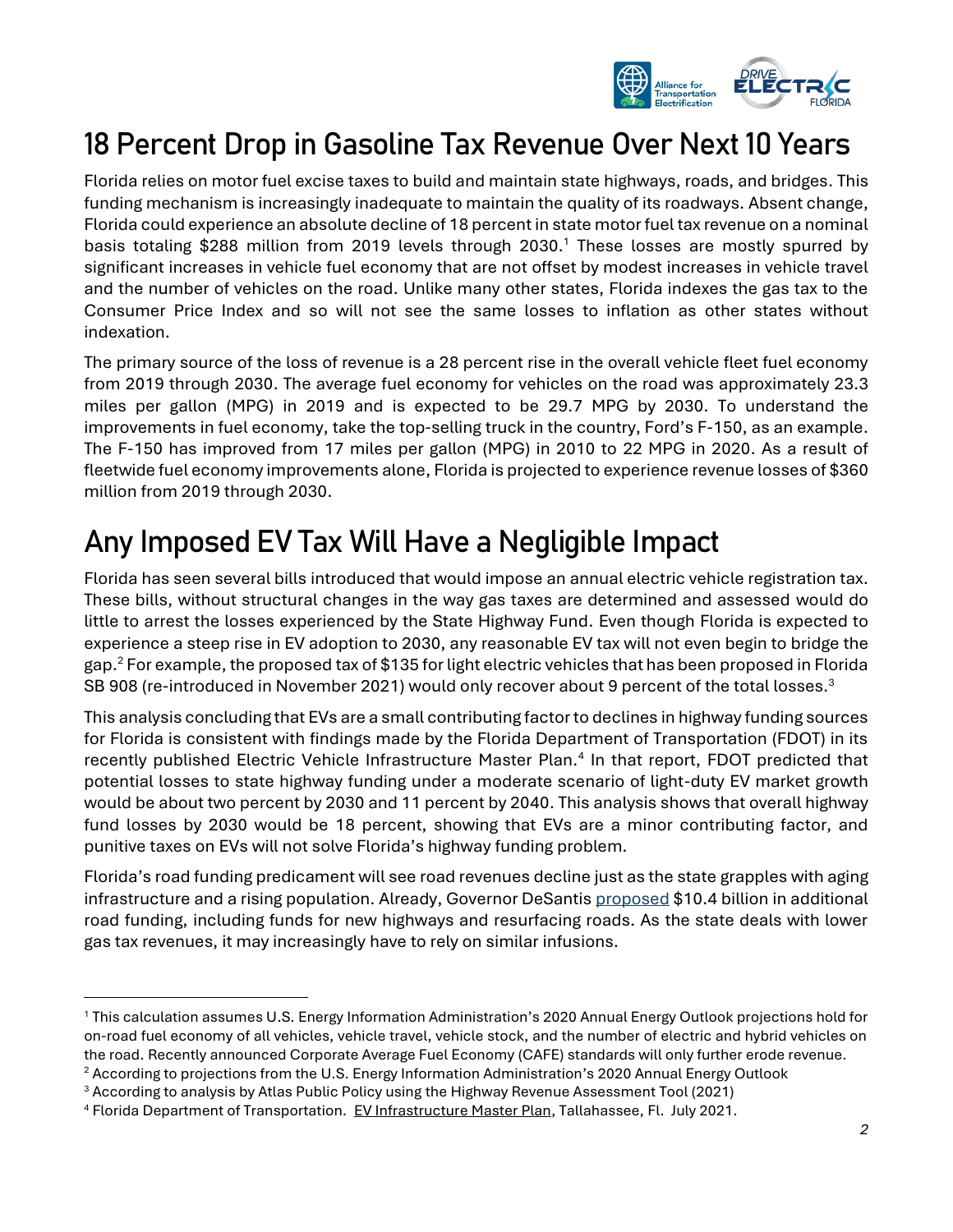

#### Other Sources of Revenue for Florida Roads

States have long recognized that motor fuel taxes cannot fully support the needs and costs of maintaining a robust road network. The chart on the right displays the other sources of funding Florida relies on to fund its infrastructure beyond motor fuel revenues. $5$  To address the gap, there are alternatives to punitive EV taxes that Florida may consider:

- Raise the motor fuel tax
- Index the tax to motor fuel use
- Increase other tolls or and taxes
- Transfer money from other sources
- Raise revenue bonds
- Establish public-private partnerships
- Increase car rental taxes
- Increase annual vehicle registration fees

# What Makes Sense for Florida?

Of these options, we believe that tying fuel taxes to vehicle use may hold the most promise. It has the advantage of working for both gasoline and electric vehicles and can be assessed differently for different vehicle types.

Florida can look to other states that are considering tying funding to road use through greater use of toll lanes or mileage-based user fees as recommended by the National Surface Transportation Infrastructure Financing Commission for real and long-term solutions to its road funding problem. In Colorado, the state enacted a bill to more efficiently address road funding shortfalls, adding a fee on gas and diesel purchases and for deliveries and rideshare trips. Pennsylvania and New York City were considering a similar measure to continue funding transportation without harming economic growth. Florida should consider alternative transportation funding mechanisms to support dynamic, robust transportation infrastructure to serve its burgeoning population.

Electric vehicles should certainly pay their fair share for use of Florida's roads. Fairness suggests that any fee imposed should not be significantly greater or less than highway taxes paid currently by Florida drivers. A mileage-based fee applied to all vehicles in the state, including electric vehicles, would be



<sup>5</sup> Note: this is an average of road funding data available from years 2009-12 and 2015-19.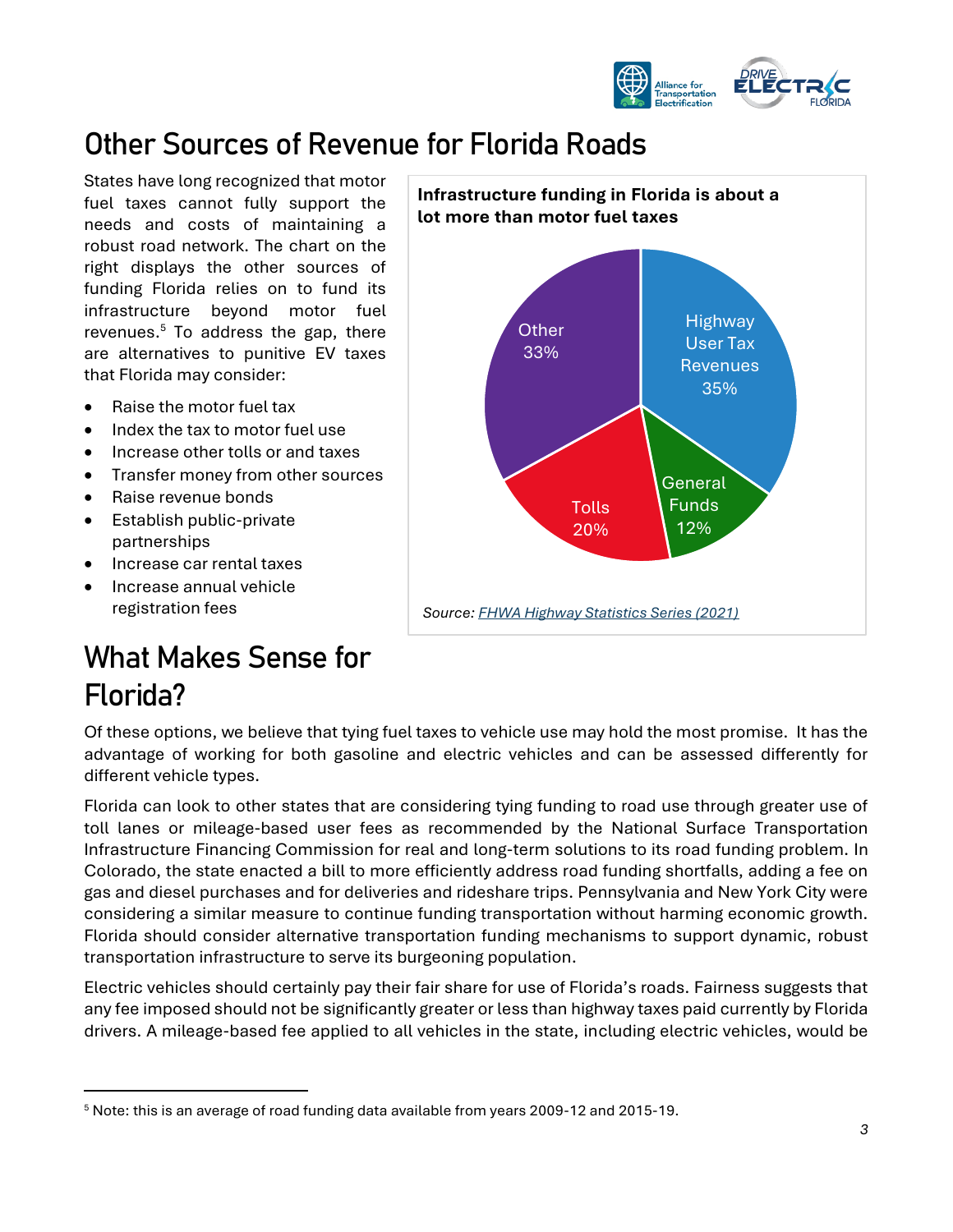

one way to reform the system that could be adjusted from year to year to meet the fiscal need for the State. But there are data collection and privacy issues that must be worked through.

Some states like Washington, Oregon, and Minnesota have approached this road user charge option with pilot programs, which is a good option for Florida to consider. Florida could impose a reasonable registration fee for EVs in the short-term, while looking at more effective financing mechanisms, like road-user charges, in the long-term. But Florida cannot, and should not, consider taxes on EVs as a panacea to its road funding problem.

## Moving Florida Forward

Florida's ever-growing population and traffic congestion put increasing pressure on aging infrastructure. At the same time, EVs have the potential to provide more than just efficient transportation alternatives to the state. Florida is currently second in the nation in EV sales, an accomplishment given that there has been little in the way of incentives for purchases. The network of charging stations in the State is also growing rapidly, due in part to forward-looking actions by utilities and the State Public Service Commission. Florida currently has a distinct advantage in that it is one of only two regional states that allows car manufacturers to sell directly to consumers and service vehicles in-state.

Imposing a punitive EV fee does not address the root issue. Further, it stands in contrast to the law enacted by the Legislature in 2020 and signed by Governor DeSantis (Section 339.287, FS) which included multiple provisions encouraging the development of EV markets. EV registration fees would barely begin to offset revenue losses due to overall improved vehicle economy and other factors. We support reasonable registration fees for EVs so that EV owners pay their fair share, but such fees should not be punitive. They should be set at a level close to the annual fuel taxes paid by gasoline powered vehicles of the same type.

Of course, EV fees and highway funding is only one of the issues that Florida will need to address in the coming years so that the State can reap the benefits of growing EV markets. In this regard, we urge policymakers to review and consider the whole range of recommendations pertaining to the development of EV markets made by the Florida Department of Transportation in its Electric Vehicle Master Plan should be considered by the Legislature as part of an overall effort to integrate EVs into the Florida economy and promoting the development of EV markets for the benefit of all Florida residents.<sup>6</sup>

## Additional Resources

For more information on Florida, EV registration fees, and road funding, please visit the following resources:

**AASHTO** [| State Transportation Funding Initiatives Since 2013](https://fundingfinance.transportation.org/state-transportation-revenue-packages/)

**[Alliance for Transportation Electrification](https://evtransportationalliance.org/)** | Accelerating Electric Vehicle Adoption

**Atlas Public Policy** | [Highway Revenue Assessment Tool](https://atlaspolicy.com/highway-revenue-assessment-tool/)

<sup>6</sup> FDOT EV Infrastructure Master Plan, op. cit.